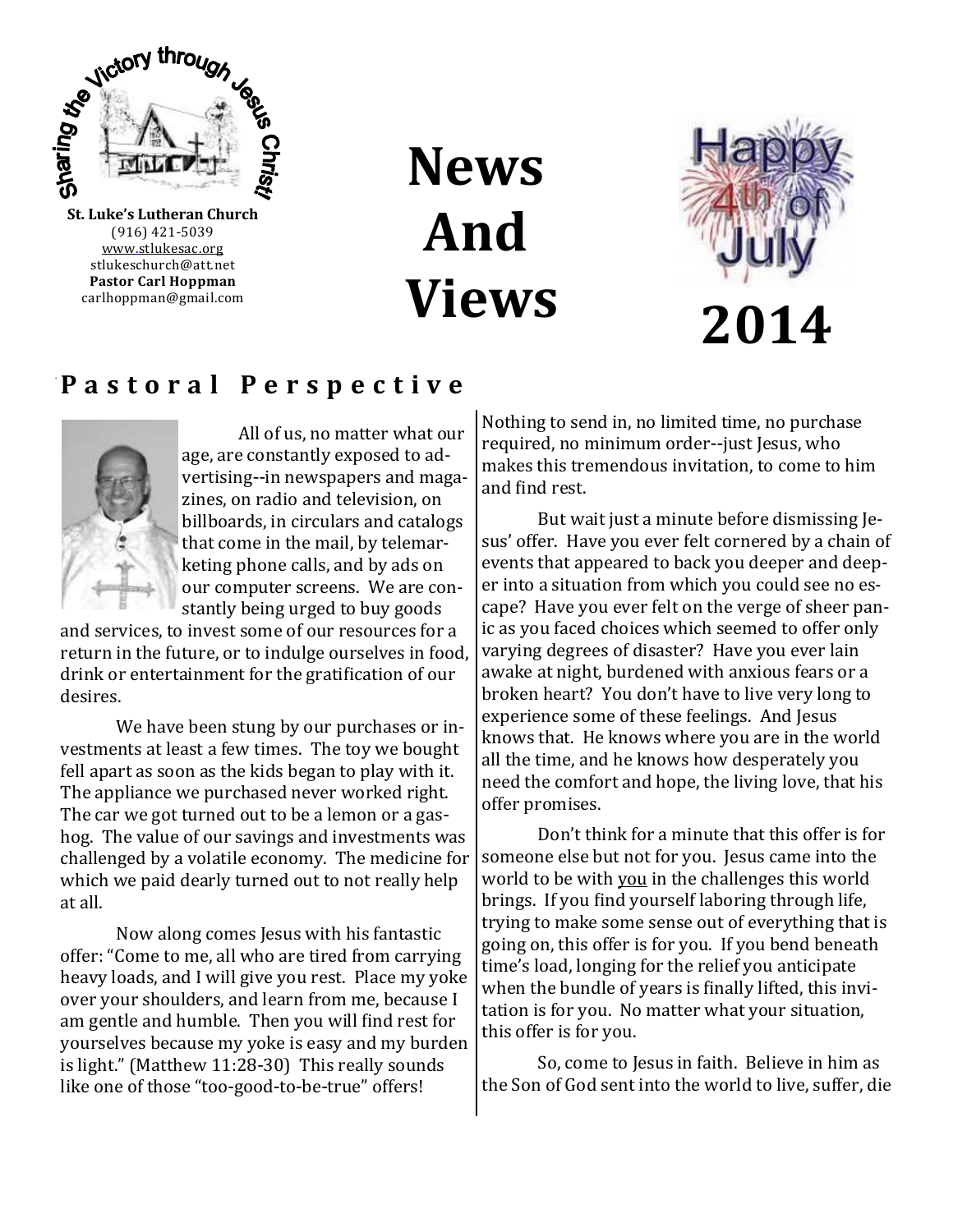and rise from death to reveal God's compassion and care for you in your present situation and every situation to come. He offers to yoke with you so you will have strength for the moment and rest from trying to carry everything on your own shoulders. Don't miss out on this fantastic offer. It really is true. Act now! You'll be glad you did.

> Spreading, Serving and Sharing With You, *Bob Behr*

> > *Pastor Carl*

The Presidents' Corner

Summer is here and we're off and running! Fireworks Booth through July 4th, Wednesday potlucks and discussions

through July, and summer Sunday School are only a few of the activities happening around St. Luke's.

The Fireworks Booth is always a fun time of sharing and working together to raise funds for our property needs. Whether you sell fireworks, provide water or goodies, or just show up for fellowship and to visit, it's always a highlight of the summer. If you are going to purchase fireworks, come on out and our friendly folks will be happy to help and visit. If you have friends or neighbors who are interested in purchasing fireworks, send them to our stand where they will get great service and smiles (even if it is a hot and muggy day or evening).

We had a good response to our pleas for helping reorganize the children's Sunday School program and we look forward to it starting in July. Those involved will continue to need our support and encouragement as it is a step "outside of the box" for many and a new adventure. We pray that this new group will come together and provide a fun and enriching experience for our children. We stand ready to assist in nurturing this most important program for our congregation. If you

would like to assist, there's always room for willing hands.

I hope you enjoy the summer and continue to make St. Luke's a priority for worship, fellowship, and support.

See you in church! Your fellow servant in Christ,



Congratulations to Nick and Alicia Moser who welcomed their second daughter, Kennedy Lee on May 27. Kennedy weighed 9lb 10oz and was 21". Brooklyn is now a big sister and proud grandparents are Al and Peggy Moser.



I wanted to say thank you to my church family and friends for the outpouring of support, good wishes, cards and gifts I received upon my leaving for UC Berkeley. Excited doesn't even begin to tell you how I

feel to finally be starting my studies in Materials Science and Engineering. Going to Cal is a dream finally achieved! I will miss helping out with Sunday school, the acolytes, and being in the Bell Choir, but know that I will be back for visits. Go Bears!

*Julie Ireton*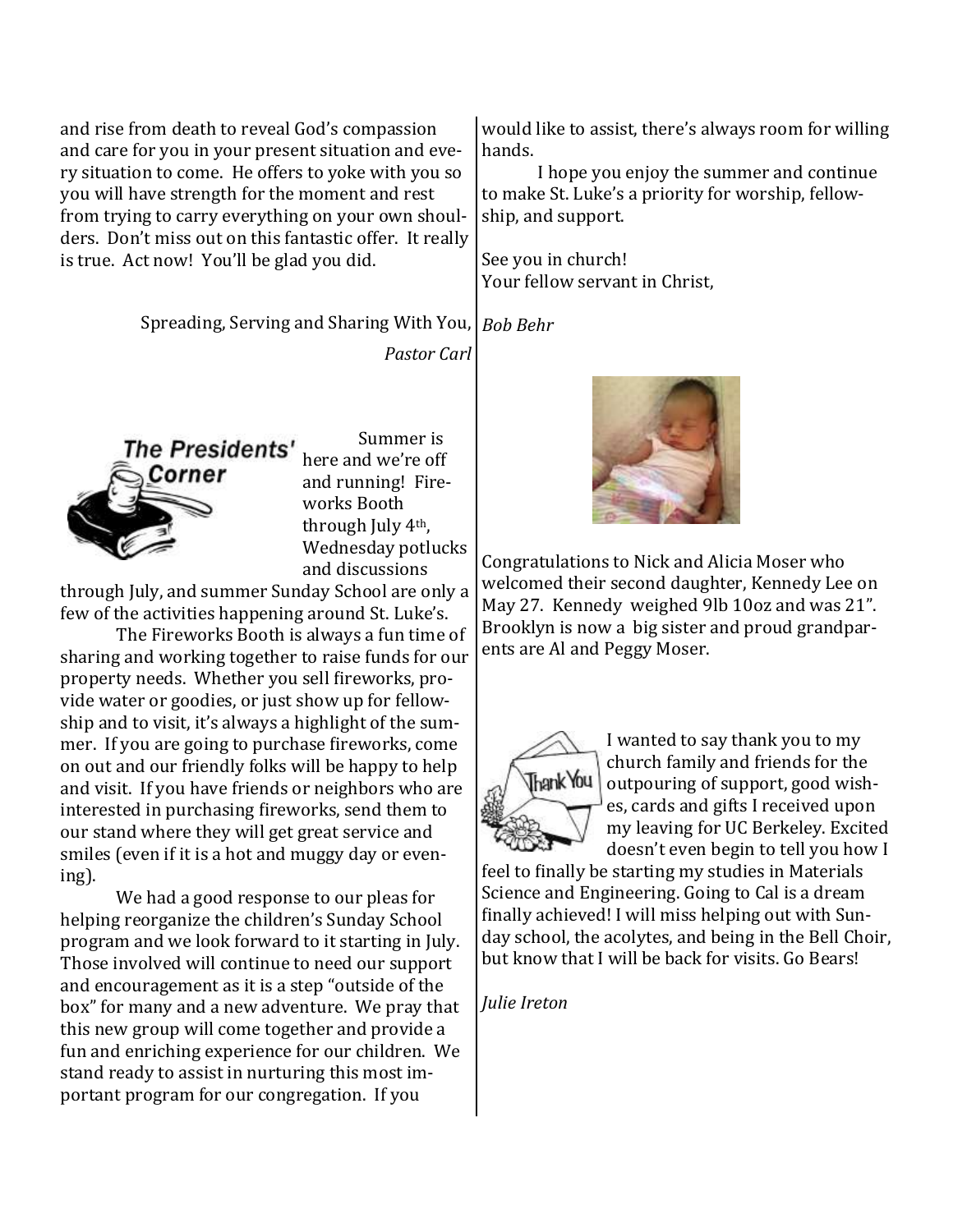

## **Congratulations to our 2014 Graduates**

## **High School**

Corey Anderson Kennedy High Allison Garcia Elk Grove High Gabriel S. Gavia Elk Grove High Fidell Kromah Valley High Zachary Monroe Whitney High

## **Trade School**

Sean Bryan WyoTech Electican

### **College**

Gwendolyn Petersen graduated from Pennsylvania State University with a Major in Health and Human Resources

**Congratulations** to Walter Ramsey, who graduated from the Episcopal School for Deacons on May 18. Walter will continue with Chaplaincy training over the summer. Katie Ramsey is his proud sister.

**Congratulations** to Taehyun Ahn who graduated from the Pacific School of Religion on Sunday, May 25 with a Doctor of Divinity degree.





## **Thank You To Our New Teachers**

A miraculous response!!! The response to the Sunday School survey in June was a miracle. **Eight people volunteered to help teach Sunday School during the 10:30 AM service.** We will have a teacher training on Sunday, June 29 at 12 Noon in room 2 of the Education wing. We would love to have you join the excited and enthusiastic new group of teachers. Please see Pastor Carl for more information or just come on June 29 and check it out. Sunday School classes will resume on Sunday, July 13. This is truly and answer to prayer for which we thank and praise God!



German Lutheran pastor and teacher, **Dietrich Bonhoeffer**, stands out among the Christian leaders during the Nazi era, for he was one of the few to actively resist the Nazi regime. In addition to his legacy of

courageous opposition to Nazism, Bonhoeffer's writings are still an inspiration to Christians throughout the world and his life is an example of what it truly means to act on one's faith. The life and writings of Dietrich Bonhoeffer will be the theme of the four-session Bible study on the Wednesdays in July this year starting July 9. Pastor Carl will lead the study. We will start each week with a potluck at 6 PM and then continue with our study. Sessions will be held in our delightfully air conditioned Schultz Hall. Consider who you might like to invite to this life and faith deepening study! A sign-up for the study is on the opportunity table in the back of the church.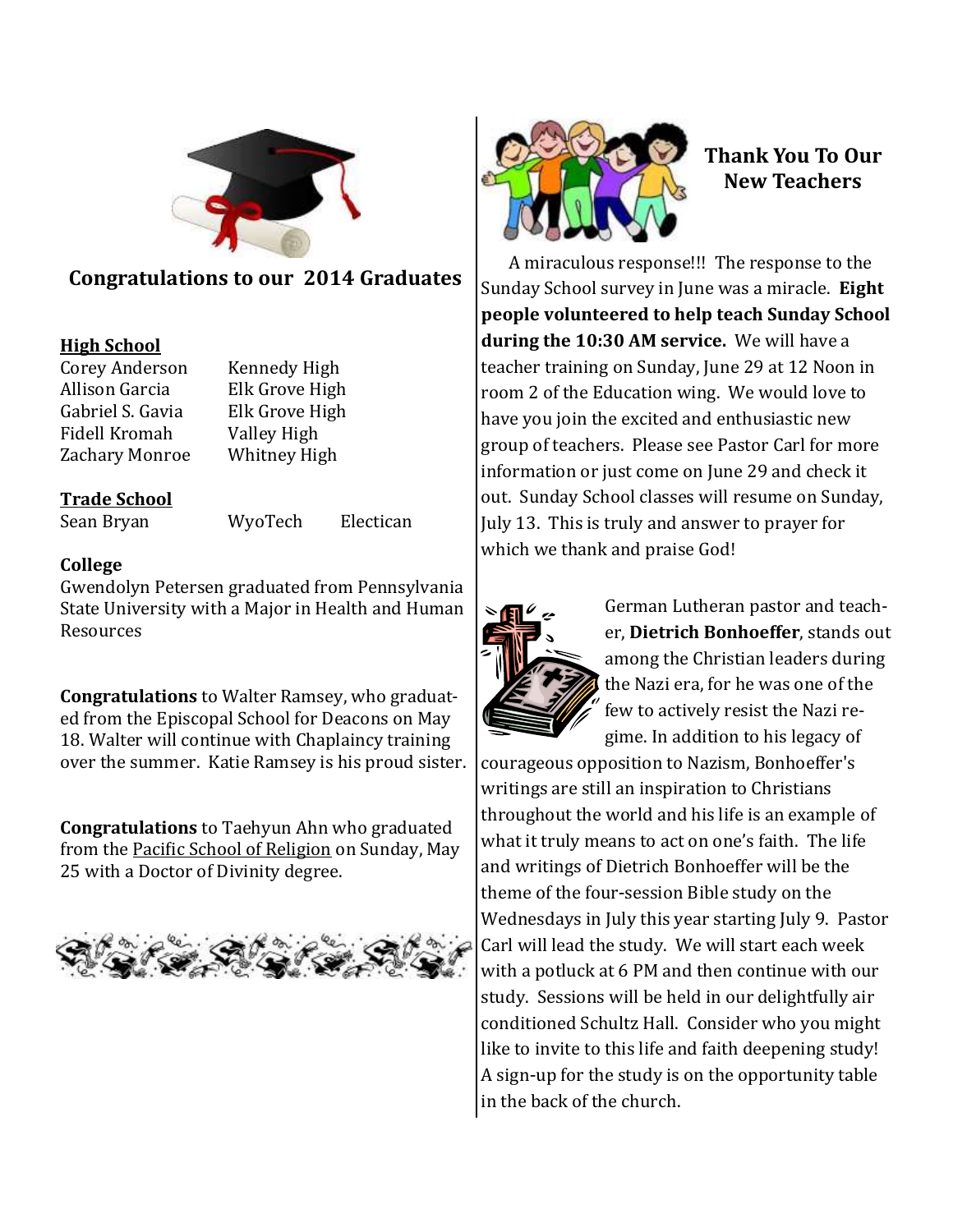

## **Why Go To Church?**

A Church goer wrote a letter to the editor of a newspaper and complained that it made no sense to go to church eve-

ry Sunday. "I've gone for 30 years now," he wrote, "and in that time I have heard something like 3,000 sermons. But for the life of me, I can't remember a single one of them. So, I think I'm wasting my time and the pastors are wasting theirs by giving sermons at all."

This started a real controversy in the "Letters to the Editor" column, much to the delight of the editor. It went on for weeks until someone wrote this clincher:

"I've been married for 30 years now. In that time my wife has cooked some 32,000 meals. But, for the life of me, I cannot recall the entire menu for a single one of those meals. But I do know this. They all nourished me and gave me the strength I needed to do my work. If my wife had not given me these meals, I would be physically dead today. Likewise, if I had not gone to church for nourishment, I would be spiritually dead today!"





## **St. Luke's Annual Fireworks Booth**

**Our Location is in the Food Source Parking Lot** on the Corner of

Mack Road and Valley Hi Drive. We will be open June 28 beginning at 12Noon until 9PM. June 29—July 4 our hours will be 9AM to 9PM depending on how busy we are (we can stay open until 10PM).

## **Here's some ideas where you can help:**

**Sell fireworks in the booth** (must be at least 18 years of age to work in the booth) Come by and visit for a few hours for fun and fellowship and we'll challenge you to a game of Fireworks Booth Bingo!

## **You do not have to be 18 or visiting for the following:**

Bring snacks or drinks to the booth Wave flags or banners to attract others to the booth (maybe in an Uncle Sam costume?) Buy your fireworks from our booth (well, ok, you have to be 18 to buy fireworks too!)

Encourage friends and family to come to our booth **Arrive at 8:30am to help unload the truck Stay late to pack up everything into the truck**

Everyone has been very supportive in past years, and it's so appreciated by all. Remember, all funds raised go to a great cause!

If you have any questions about the fireworks booth or about how you can help as a volunteer, just call or see me. We do have a lot of fun every year (including Fireworks Booth Bingo), so don't miss out.



In His Name…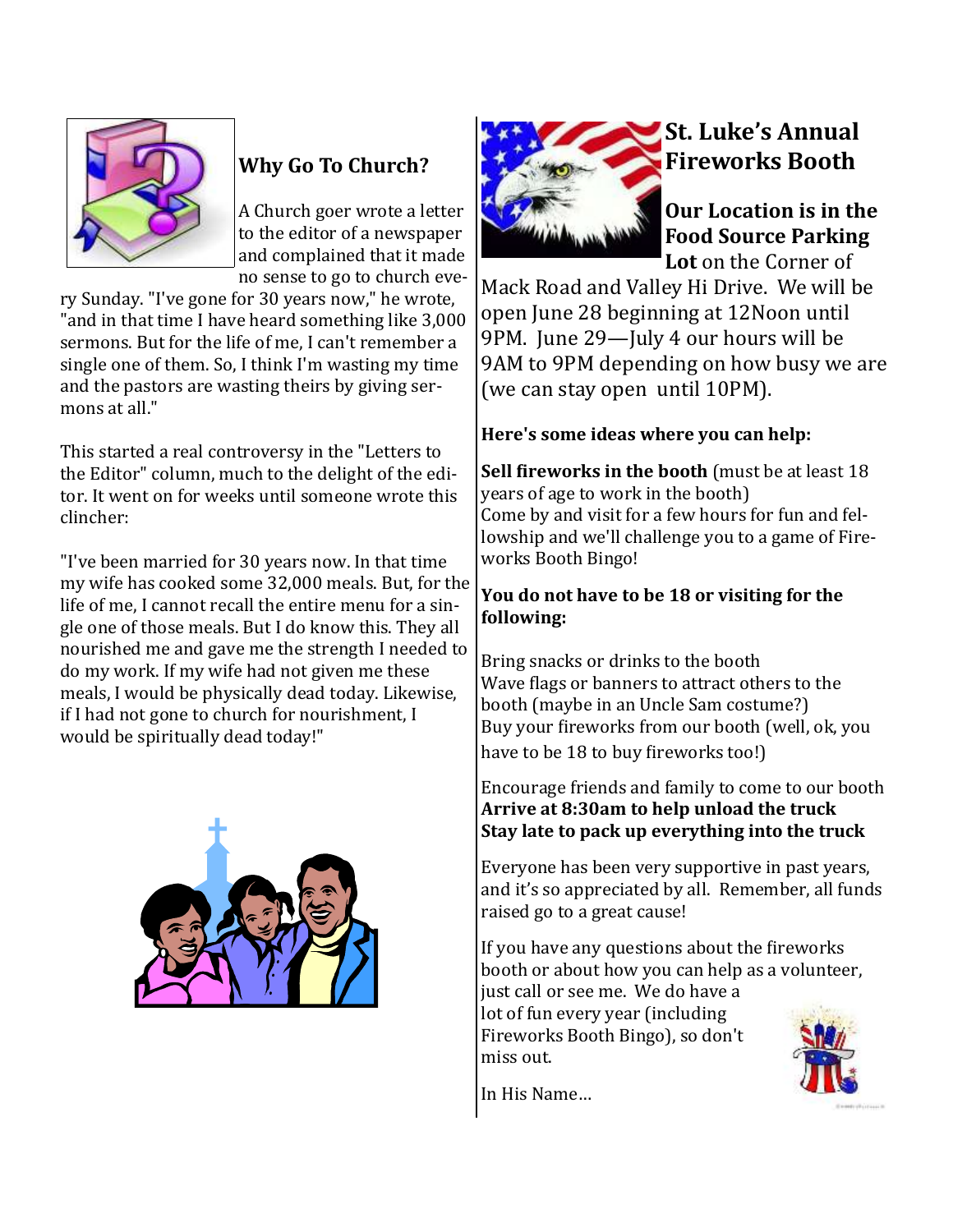

*Larry Dockter* Fireworks Booth Committee Chair



doors into the inner courtyard and enjoy light refreshments and a special time of fellowship.

## **EVANGELISM BOARD**

What a beautiful day we had for our Father's Day Pie and Ice Cream Social on Sunday, June 15. It was a wonderful way to thank all the men in our congregation and to let them how much we appreciate them all year long. Thank you to everyone who brought pies and to our faithful board members for serving and cleaning up. Special thanks to Walt and Pauline Arndt, Ron and Cheryl Franklin, Paul Heaton, Bruce Kiser, Duane and Marlene Kiser, Jeff Kiser, Mack Vance, and Ron Webb for setting up and taking down the pop-ups, tables and chairs.

It is very exciting to see the wonderful response we have had with our new name tags. So many of you have told me it is so nice to be able to call everyone by name.

Chair



**REFRESHMENTS NOW BEING SERVED IN THE INNER** COURTYARD



#### **IT'S JULY AND TIME FOR OUR AN-NUAL SUMMER ICE CREAM TREATS**

On Sunday, July 13, the Evangelism Board invites everyone to join them for a refreshing root beer or orange

soda float after worship. Be sure you don't miss out on this special treat.

## **SMILES AND HANDSHAKES WANTED**



Pat Hamilton, our greeter coordinator, is looking for more greeters for the summer. It is so important to have someone there to extend a

special welcome to everyone as they come into our church. Please sign up on the greeters list in the entry way or call Pat at 682-3818 and let her know that you would like to be a greeter.

## **Simple practices for safe food shopping:**

- Remember the 2 hour rule refrigerate perishable food within 2 hours.
- Don't let perishable food sit in the car!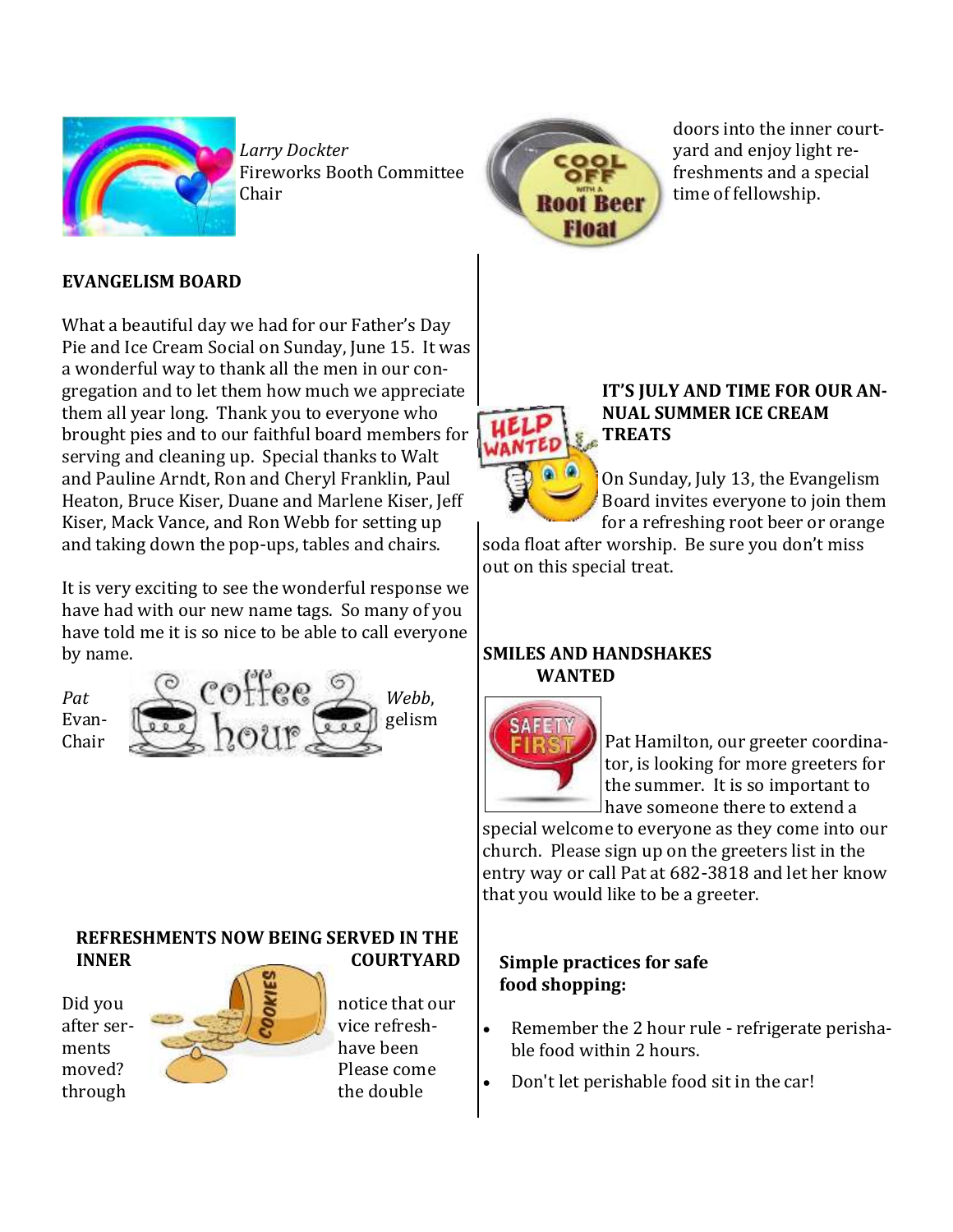Separate raw meat, poultry, seafood and eggs from other foods in your grocery shopping cart,



grocery bags, and in your re-  $\blacksquare$  frigerator when

## **Getting to know each other**

**John Orcutt** - Born and raised primarily in Connecticut, moved here for his job and because his wife Lauren's family lives in Orland (near Chico), California. John is a small business litigation attorney. He enjoys brewing beer at home and biking on the American River bike paths.

**Lauren Orcutt** - Born in San Diego, moved to Chico, then to Northern Virginia for college, where she met John through mutual friends. Lauren teaches

high school writing groups and writes content for websites. She enjoys reading, both fiction and nonfiction, biking and playing fantasy baseball.



**Lucy Orcutt** - Born in Virginia. A second grader being home schooled, Lucy's favorite subject is math. She enjoys building things from Legos and blocks, setting up small-scale train tracks and biking to the

local park.

Please keep in prayer Walt and Pauline Arndt and their entire family at the sudden death of their son, Ken Arndt. A service was held at St. Josephs Catholic Church on June 19.

The St. Luke's Youth Group got off to a great start this summer with a fun outing to Leatherby's and Miwok Park. A large group of 19 had lunch and ice cream first then most of the youth and adults went to Miwok Park where lots of fun ensued. The Ireton's brought their volleyball net and we played volleyball, badminton, and some of the youth even played at the park. Best of all, we had a chance to get together and share.

We decided that our next outing was to be a pool party at the Korhonen's house on June 22nd with a BBQ lunch.

During the summer we will try to arrange pool parties at church member's homes. So, if you have a

Carl.



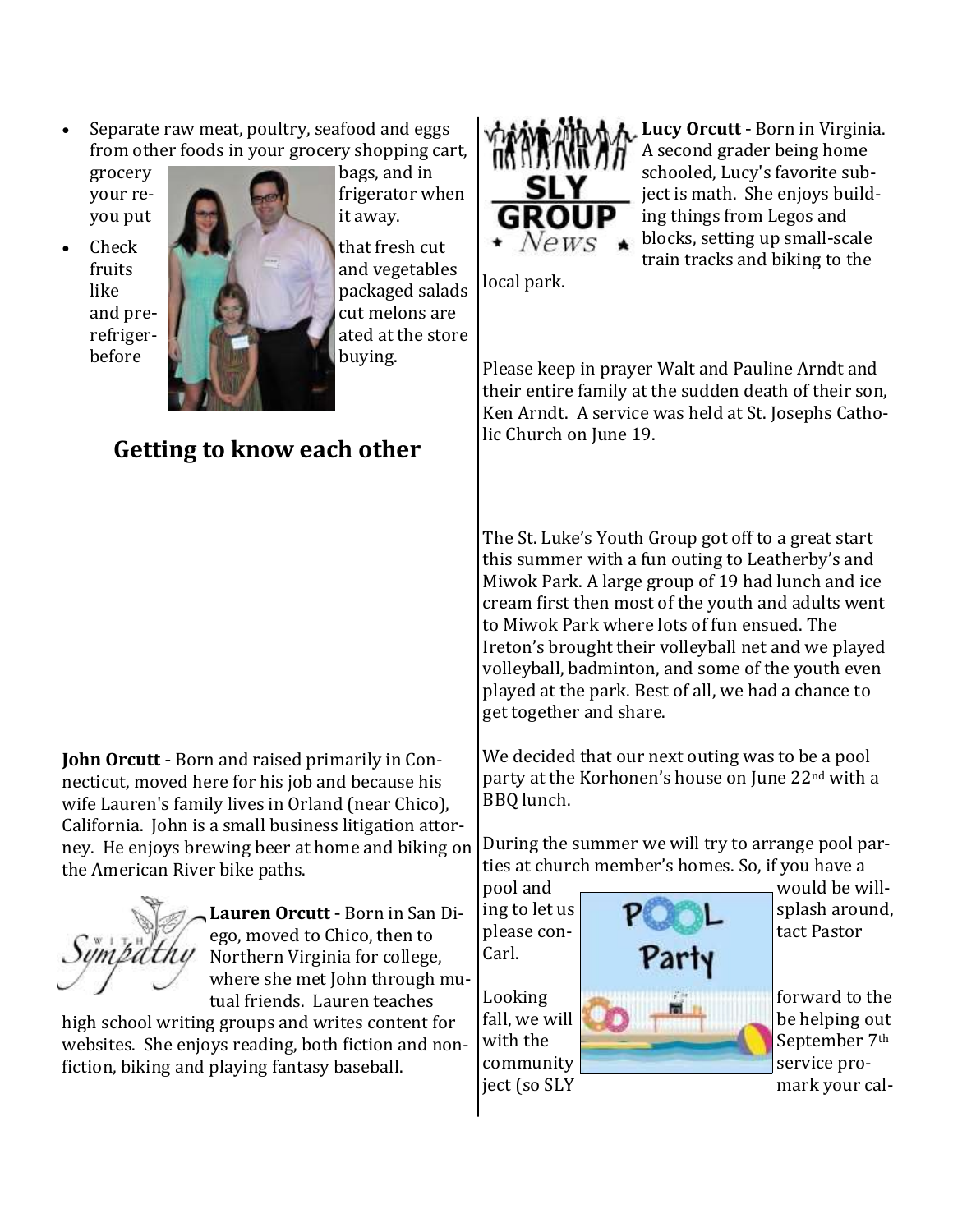# BUNCO 2014











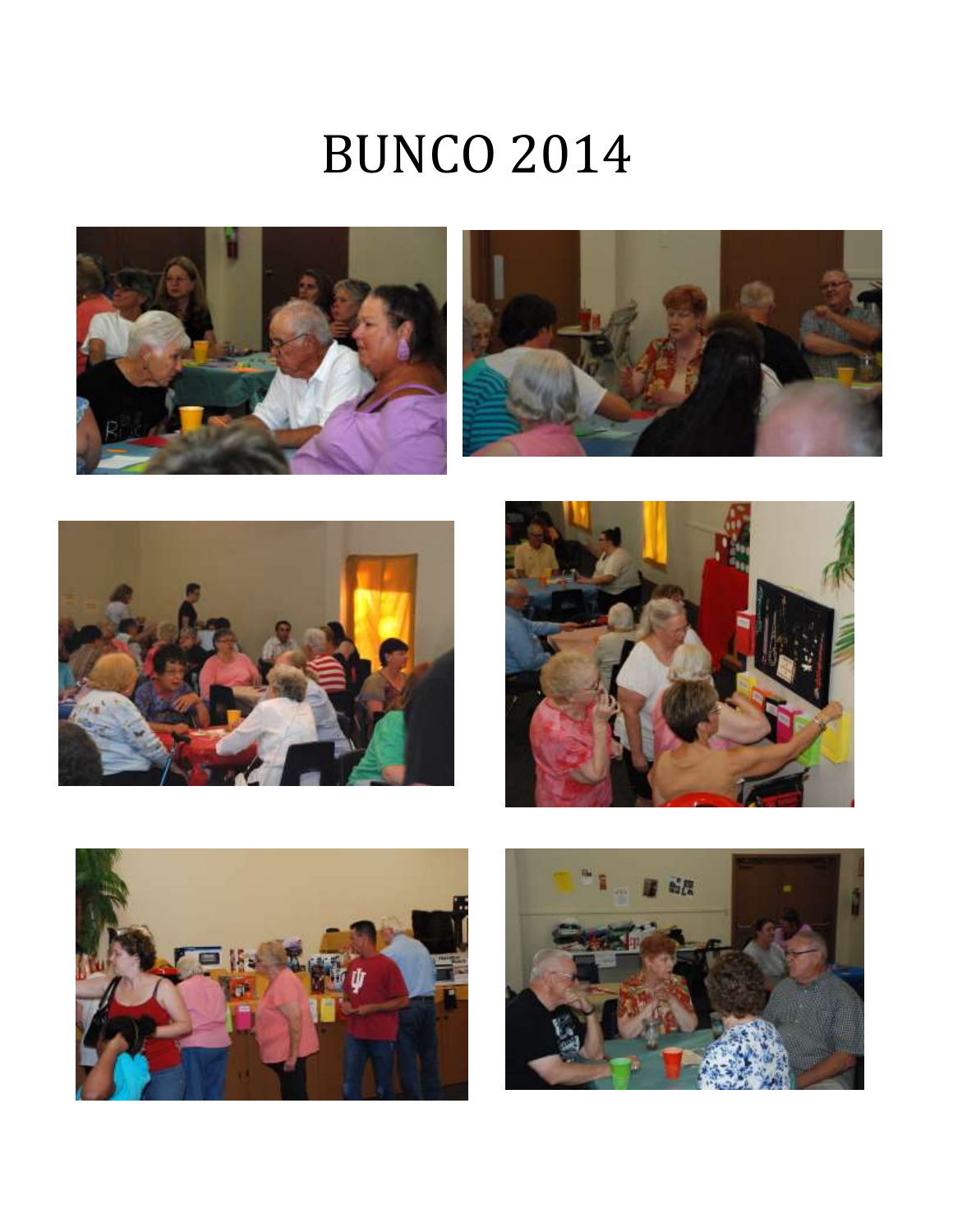

To our St. Luke's Church Family:

Walt and I want to thank you all for your prayers, good wishes, kindness, support and many cards. We appreciate you very much and know we were sent to St. Luke's by the Lord.

We especially want to thank the Comfort Committee: Pat and Ron Webb, Carolyn Andrews, Micki Fenske, Dorothy Haney, Mary Harris, Kirsten Ireton, Al and Peggy Moser, and Carole and Mack Vance for such a wonderful luncheon. They were also assisted by my special friend, Mark Peletta. Everyone mentioned how great it was and our family was extremely pleased.

Of course words can't express our deep gratitude to Pastor Carl who has stood by us through this loss and the wonderful way he led the sharing part of the day. What a joy to hear those great stories about Ken .

We will miss our dear son, Ken, very much. But we are so grateful that he left us his dear wife, Gail and two wonderful grandchildren, Stephen and Michelle. We are so very proud of him. And know he is with our Lord and in peace.

May God Bless all of you, dear friends *Walt & Pauline Arndt*



**Our 10th Annual MEGA BUNCO** was on June 7th and it was another great event. We had 88 players this year that enjoyed a wonderful pasta dinner thanks to Kirsten Ireton and her kitchen assistant Julie. Thank you both. I also want to thank everyone that donated to our raffle, an important part of the evening. Many thanks to Katie Iniguez and Dorothy Haney for working on the raffle as well as keeping the game moving during the night. I can't forget to thank Larry Dockter, our MC for the night. Again this year we collected towels, blankets, food and toys for our local SPCA. So not only did we have a fun night, collected items for a well deserved organization but we made a total of \$1,834.51 that will go towards W-ELCA benevolence fund. If you missed this event, we hope to see you next year.

*Peggy Moser* – Chairperson



We are in need of volunteers to help out with Altar Guild. Please prayerfully consider signing up for this very important part of our worship service. If you have never helped with Altar Guild in the past we will be happy to train you. Please see Janette Payne or Karen Linfor.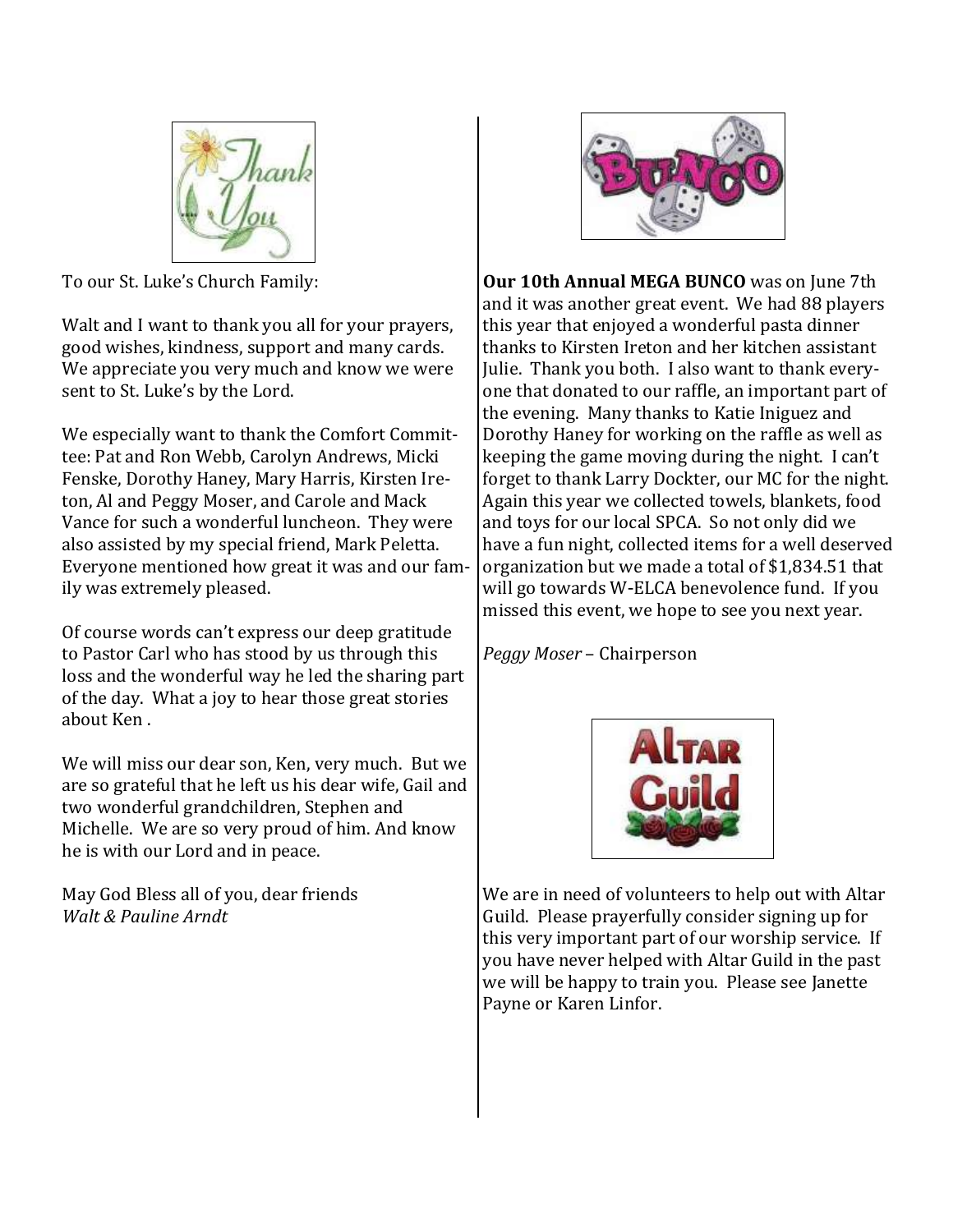

## **Gods Work. Our Hands.**

The ELCA "Gods Work. Our Hands." campaign is asking congregations across the nation to do a service project on Sunday, September 7th. The Community Concerns Board is working with the W-ELCA Missions Board in collecting school supplies from now through September 7th. Following the congregational picnic on Sunday, September 7th we will fill backpacks with school supplies for students in need at Charles Mack and Parkway schools. We will do it together as one body, using our hands to do God's work.

So find those sales and stock up on school supplies for this celebration. You can bring any donations to the church office or to the Wednesday potlucks throughout July. The schools have specifically asked for backpacks, paper, and facial tissue. We are collecting all types of supplies including, but not limited to: backpacks, lined paper, printer paper, notebooks, pens, pencils, highlighters, crayons, color pencils, rulers, erasers, binders…



## *FINANCIAL SECRETARY'S*  **May 2014**

## **OFFERINGS** (General Fund Only)**:**

|                                     | <b>This Month</b> | <b>Year to Date</b> |
|-------------------------------------|-------------------|---------------------|
| <b>Total Offering</b>               | \$15,637          | \$85,021            |
| <b>Compared to</b><br><b>Budget</b> | -\$445            | $-$4,794$           |
|                                     | $-2.2%$           | $-5.3%$             |
| <b>Compared to</b><br>2013          | \$329             | \$3,168             |
|                                     | 2.2%              | 3.87%               |
| <b>Contributors:</b>                |                   |                     |
| 2014                                | 88                | 91 Aver             |
| 2013<br>(Last Year)                 | 96                | Aver                |

Note: Positive values (no +/- sign) means **above**; negative values means **below**.

**Other Special Gifts:**

a)Sunday School b)Flowers \$100.00

*Ron Webb* Financial Secretary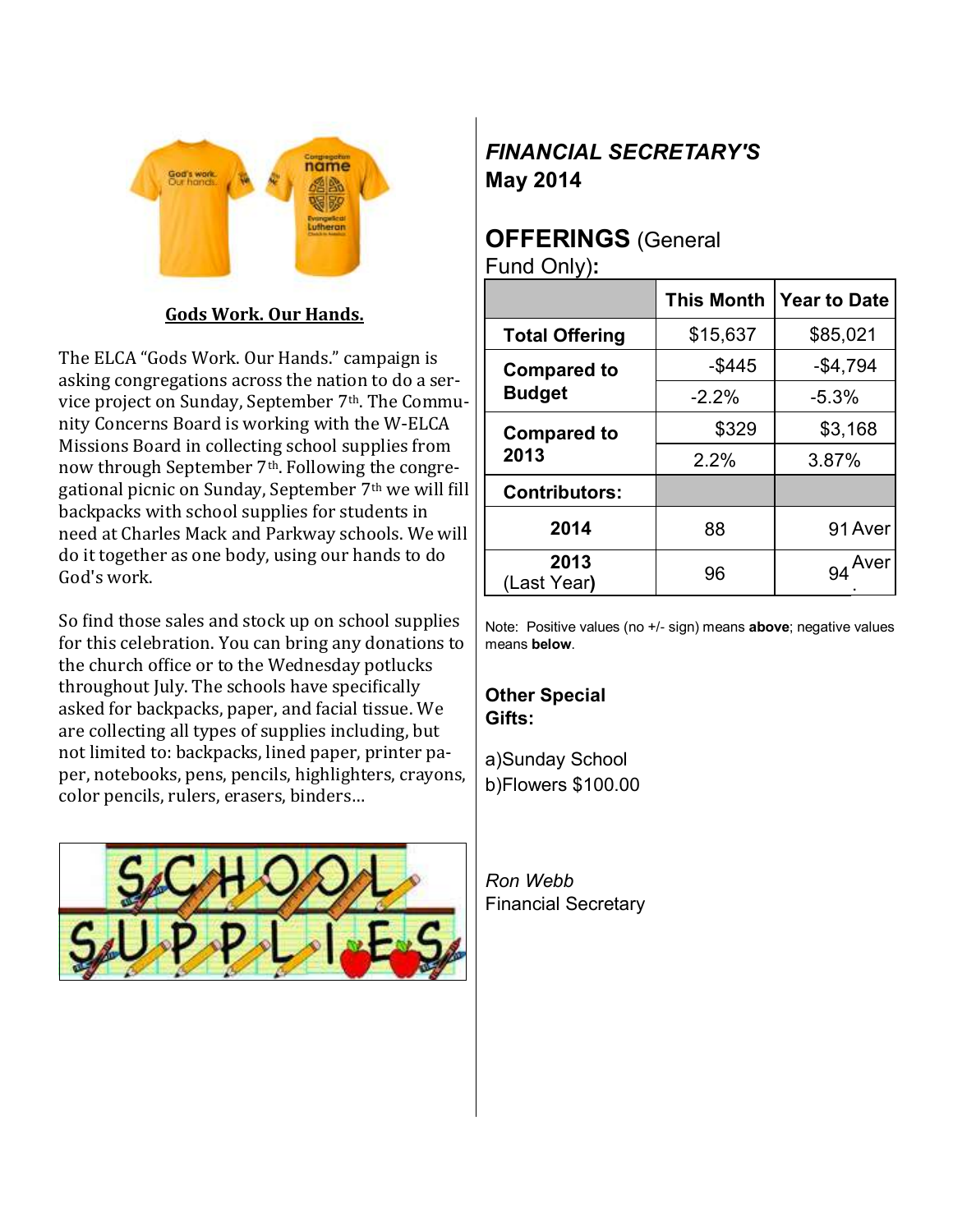

| July 3  | Ken Lentsch       |
|---------|-------------------|
| July 4  | Harold Sodergren  |
| July 5  | Bruce Kiser       |
| July 6  | Clifford Landaker |
| July 7  | Bekka Roberts     |
| July 8  | Rosie Johnson     |
| July 16 | Al Boschee        |
| July 18 | Hazen Simkins     |
| July 24 | Juanita Guilbeau  |
| July 26 | <b>Bob Janes</b>  |
| July 27 | Pat Webb          |
| July 29 | Ron Zoesch        |
|         |                   |

July 6 *Debi Lentsch for Ken's birthday on July 3rd* July 13 *Karen Linfor in memory of Jerry Linfor's Birthday* July 20 July 27 *Ron and Pat Webb for Pat's birthday*

If your birthday is this month and you are not on our list please notify the church office, so we can update our files.



Here at St. Luke's we have an E-Prayer Chain. If this is something you would like to be a part of please contact Pastor Carl at carlhoppman@gmail.com and we would be happy to add you to our list of participants. This is such a wonderful way of keeping our church family and friends in our prayers for all sorts of situations.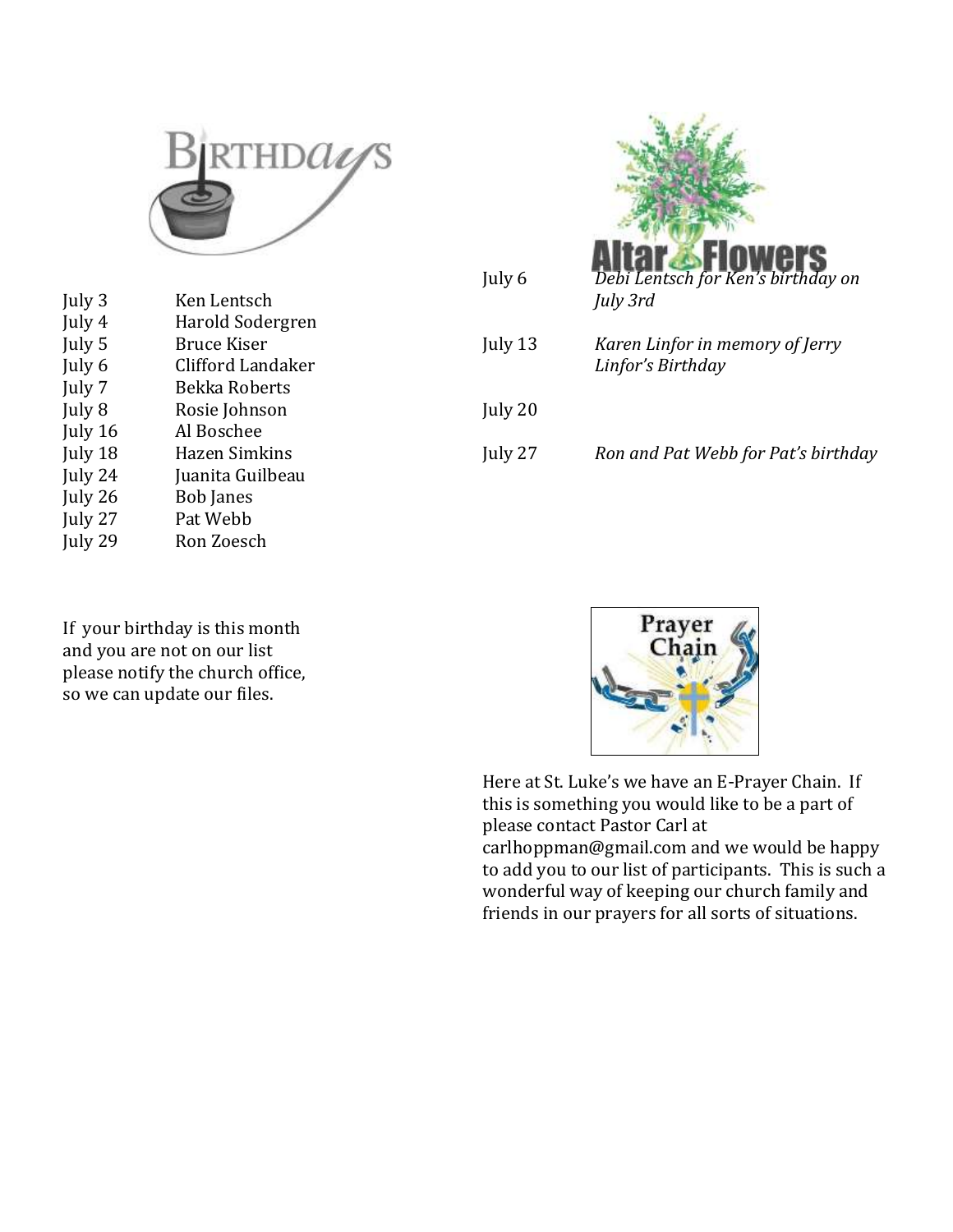## *WORSHIP ASSISTANTS*

#### **Acolytes**

### **Readers 8:15 AM**

| July 6  | Katy Etchison   | July 6    | Maribel Herrera      |
|---------|-----------------|-----------|----------------------|
| July 13 | Ryan Johansen   | July $13$ | Ron Webb             |
| July 20 | Amber Mansfield | July 20   | Eric Linblade        |
| July 27 | Joshua Bell     | July 27   | <b>Phil Petersen</b> |

### **Altar Care**

| 8:15 AM  | Cheryl Franklin              |
|----------|------------------------------|
| 10:30 AM | Linda Olsen, Brenda Sulzmann |

## **Communion Servers**

Kirsten Ireton, Carol Carney, David Saxby

#### **Counters**

| July 6    | Nancy Minning, Connie Reule  |
|-----------|------------------------------|
| July $13$ | Don Schell, Bob Behr         |
| July 20   | Nancy Minning, Connie Reule  |
| July 27   | Holly Hoppman, Marlene Kiser |

#### **Greeters**

## **Greeters Needed**

| 8:15 AM<br>$10:30$ AM | <b>Head Ushers</b><br>Ron Franklin<br>Jerry Carney |
|-----------------------|----------------------------------------------------|
|                       | <b>Prayer Leaders</b>                              |
| July 6                | Peggy Moser                                        |
| July 13               | Janette Payne                                      |
| July 20               | Joe Payne                                          |
| July 27               | Ken Lentsch                                        |

### **Psalm Leaders**

| July 6  | Aiyana Tice      |
|---------|------------------|
| July 13 | Amber Mansfield  |
| July 20 | Isabella Basquez |
| July 27 | Elizabeth Wilson |

## **Readers 10:30 AM**

| July 6  | Ken Lentsch    |
|---------|----------------|
| July 13 | Joe Payne      |
| July 20 | Janette Payne  |
| July 27 | Kirsten Ireton |

## **Refreshments**

| Ed and Kirsten Ireton, Lynn Gavia |
|-----------------------------------|
| Root Beer and Orange Soda Floats  |
| Paul Maki and Chona Sison         |
| Jerry and Carol Carney            |
|                                   |

## **Visitors Gifts**

| July 6  | Joyce Jensen        |
|---------|---------------------|
| July 13 | Carol Carney        |
| July 20 | <b>Carole Vance</b> |
| July 27 | Pauline Arndt       |

## **Welcome Leaders**

| Peggy Moser         |
|---------------------|
| Pat Webb            |
| <b>Chet Madison</b> |
| Carolyn Andrews     |
|                     |